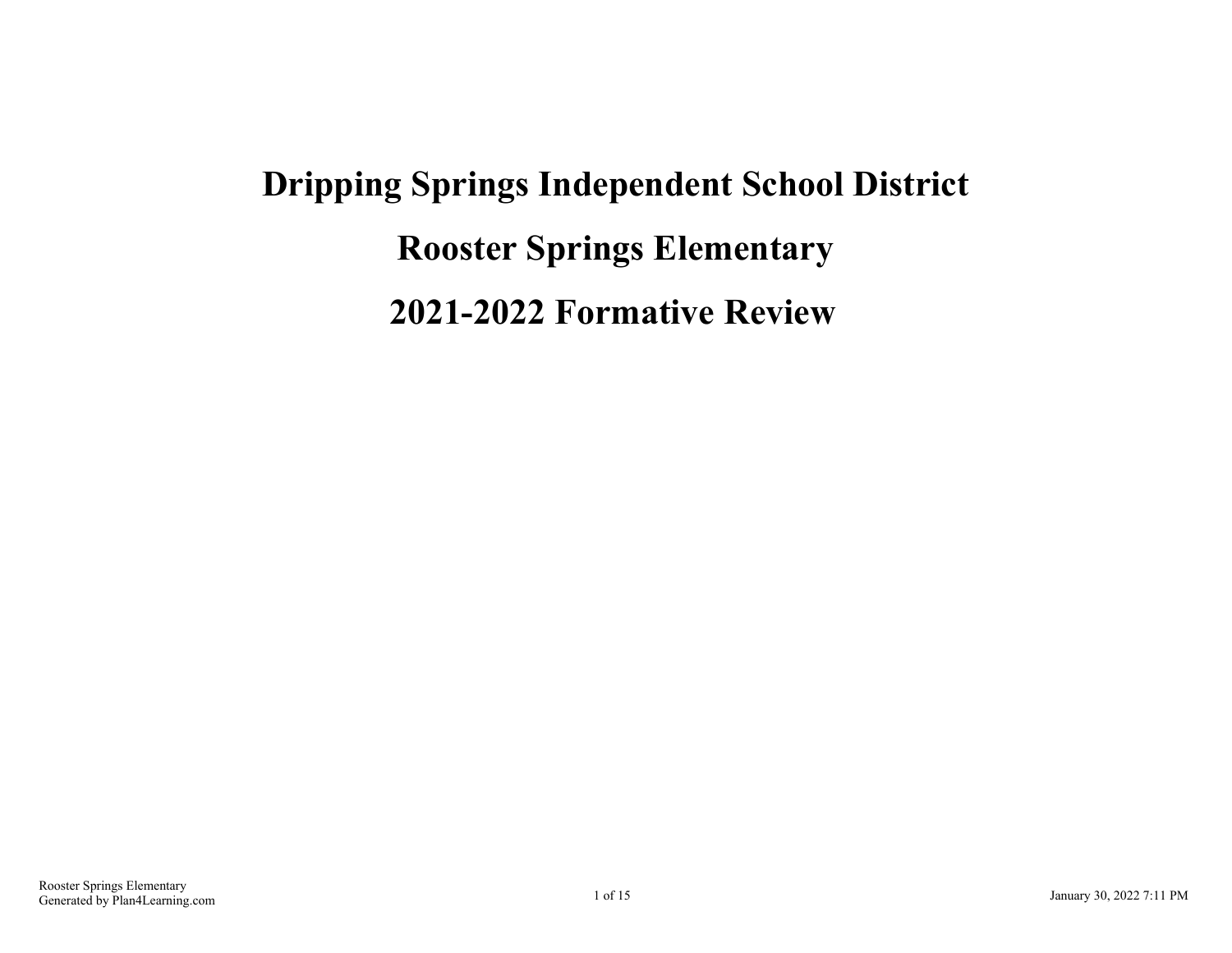# **Mission Statement**

**Rooster Springs is a community that encourages positive relationships and fosters a safe environment to ignite the desire to learn for ALL students.**



## **Value Statement**

**At Rooster Springs we R.I.S.E.; we are Respectful, we are Safe, we have Integrity, and we strive for Excellence!**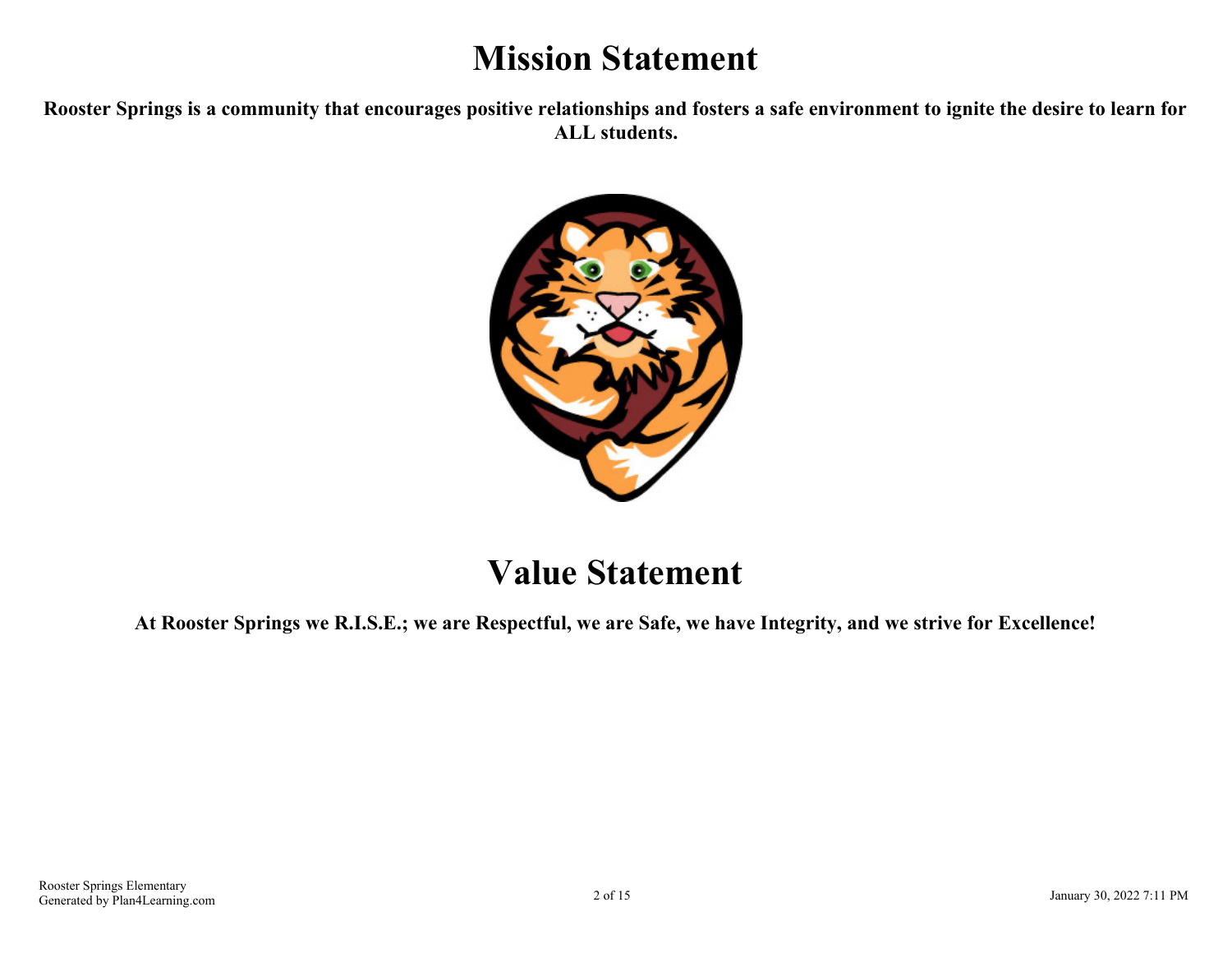### **Table of Contents**

| ٧<br>I<br>I<br>۰,<br>۰, |
|-------------------------|
|-------------------------|

| Goals                                                                                                                                                                                                                                                                                                                                                |          |
|------------------------------------------------------------------------------------------------------------------------------------------------------------------------------------------------------------------------------------------------------------------------------------------------------------------------------------------------------|----------|
| Goal 1: Student Achievement: DSISD Life Changers will holistically and strategically develop and support the academic growth of all students.                                                                                                                                                                                                        |          |
| Goal 2: Staff Quality, Recruitment, and Retention: Support the vision and mission of the district by placing a Life Changer in every position.                                                                                                                                                                                                       | $\Omega$ |
| Goal 3: School Culture, Communication, and Compliance: All students will be educated in a safe environment that promotes collaborative and positive communication<br>within the organization that effectively and efficiently manages operational, programmatic, and fiscal compliance.                                                              | 10       |
| Goal 4: Social-Emotional, Mental, and Health Wellness: DSISD will support and enhance students' social and emotional skills, attitudes, relationships, academic<br>performance, and perceptions of classroom and school climate through comprehensive social-emotional/counseling and health wellness programs designed to address<br>student needs. | 11       |
| Goal 5: Parent Engagement: DSISD will increase parent engagement and stakeholder involvement at both the campus and district level by making families feel welcomed<br>through building meaningful connections and increased communication throughout the district and on all campuses.                                                              | 13       |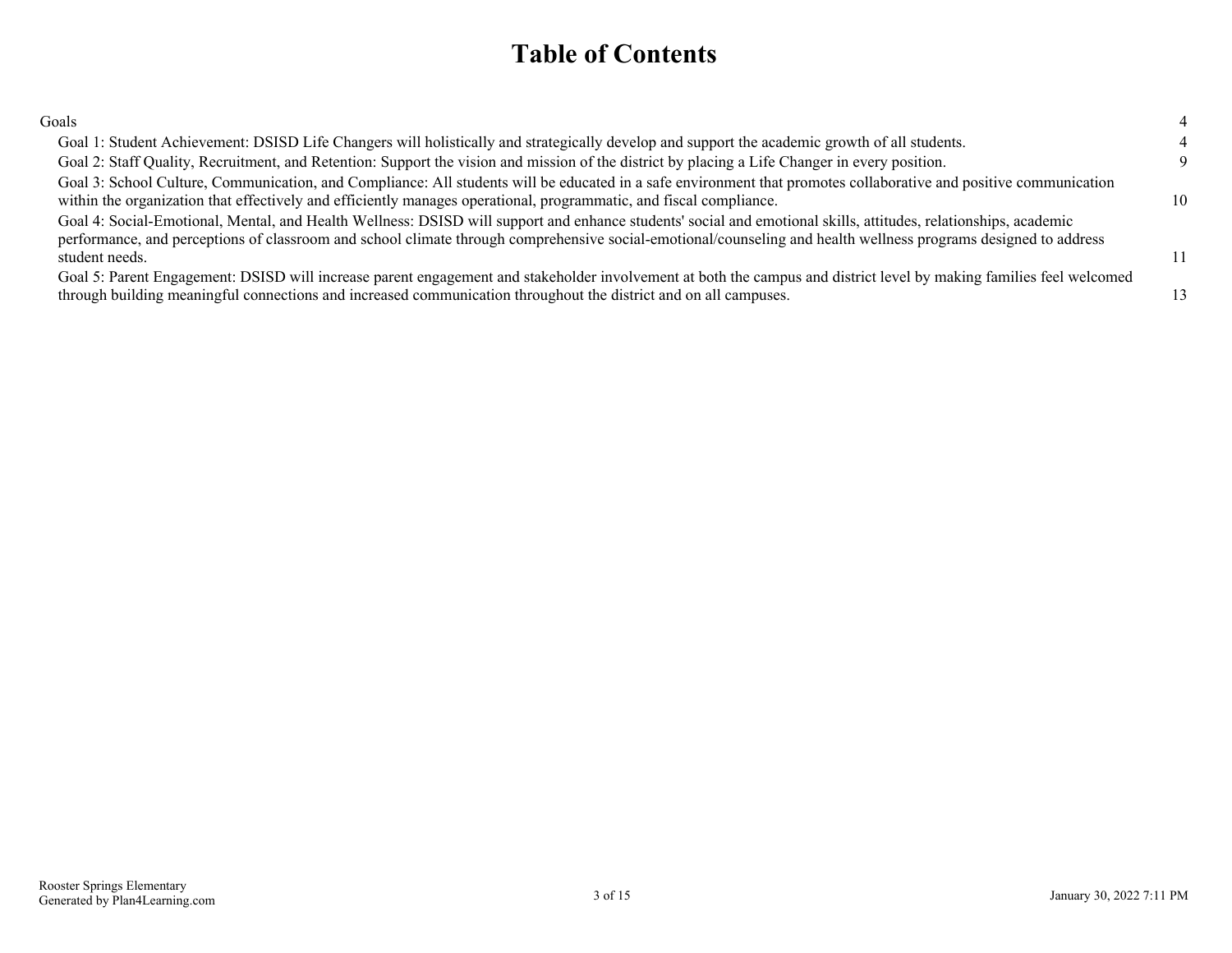# **Goals**

<span id="page-3-0"></span>**Goal 1:** Student Achievement:

DSISD Life Changers will holistically and strategically develop and support the academic growth of all students.

#### **Performance Objective 1:** Students will demonstrate growth from previous years as measured by multiple data sources.

**Evaluation Data Sources:** STAAR/EOC/TELPAS/MAP/DRA/CLI Engage/TPRI/Tejas Lee/TX KEA/Common Formative Assessments/Attendance/Course Completion/Professional Learning Opportunities/

| <b>Strategy 1 Details</b>                                                                                                                                                                                                                                                                                                                                           | <b>Reviews</b>   |                  |     |                  |
|---------------------------------------------------------------------------------------------------------------------------------------------------------------------------------------------------------------------------------------------------------------------------------------------------------------------------------------------------------------------|------------------|------------------|-----|------------------|
| Strategy 1: Instruction: The campus will provide TEKS-based, evidence-based, instructional resources, instructional                                                                                                                                                                                                                                                 | <b>Formative</b> |                  |     | <b>Summative</b> |
| planning, professional development, and instructional technology across all subject areas. The campus will continue to<br>utilize small group instruction to enhance reading and math. At Rooster Springs Elementary, teachers will meet with Tier 1                                                                                                                | <b>Sept</b>      | Nov.             | Mar | May              |
| students 2-3 times per week, Tier 2 students 3-4 times a week, and Tier 3 students daily.                                                                                                                                                                                                                                                                           |                  |                  |     |                  |
| Strategy's Expected Result/Impact: All classroom teachers create small group reading and small group math<br>lesson plans.                                                                                                                                                                                                                                          | 5%               | 45%              |     |                  |
| <b>Staff Responsible for Monitoring: Principal, Assistant Principal, and Instructional Coach</b>                                                                                                                                                                                                                                                                    |                  |                  |     |                  |
|                                                                                                                                                                                                                                                                                                                                                                     |                  |                  |     |                  |
|                                                                                                                                                                                                                                                                                                                                                                     |                  |                  |     |                  |
| <b>Strategy 2 Details</b>                                                                                                                                                                                                                                                                                                                                           |                  | <b>Reviews</b>   |     |                  |
| <b>Strategy 2:</b> Reading/Writing/ELAR: The campus will continue to utilize small group instruction to enhance reading and                                                                                                                                                                                                                                         |                  | <b>Formative</b> |     | Summative        |
| writing.                                                                                                                                                                                                                                                                                                                                                            | <b>Sept</b>      | Nov.             | Mar | <b>May</b>       |
| Strategy's Expected Result/Impact: Teachers will meet with small groups of students during core content<br>instruction and during What I Need (WIN) time. Small group instruction will be reflected in daily schedules and<br>observed through classroom visits. The ELAR Vertical Team will meet three times per semester to ensure<br>alignment with experiences. | 5%               | 25%              |     |                  |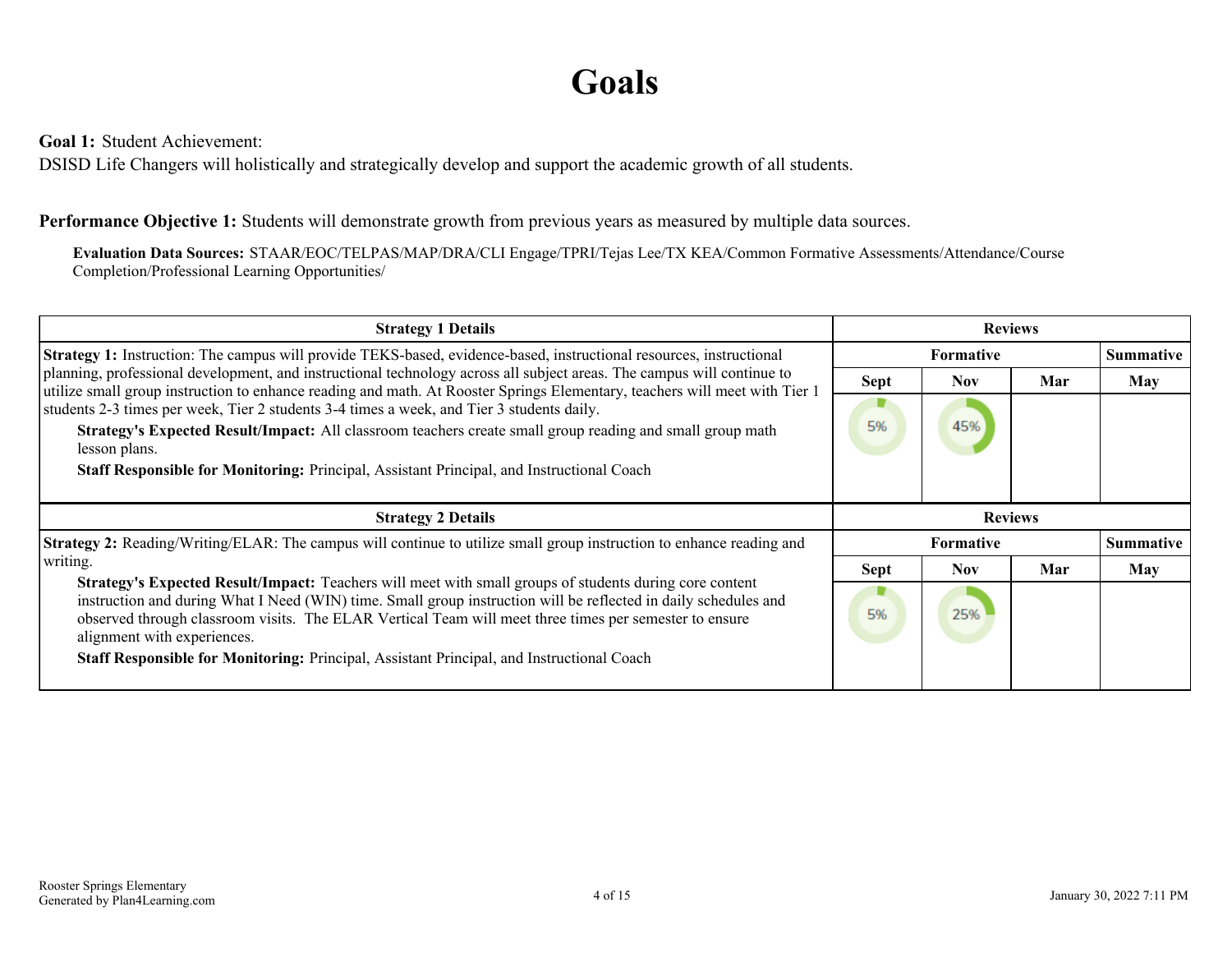| <b>Strategy 3 Details</b>                                                                                                                                                                                                                                                                                                                                                                                   | <b>Reviews</b> |            |                |                  |
|-------------------------------------------------------------------------------------------------------------------------------------------------------------------------------------------------------------------------------------------------------------------------------------------------------------------------------------------------------------------------------------------------------------|----------------|------------|----------------|------------------|
| <b>Strategy 3:</b> Math: The campus will continue to utilize small group instruction to enhance math. Specific numeracy                                                                                                                                                                                                                                                                                     | Formative      |            |                | <b>Summative</b> |
| instruction will be utilized.                                                                                                                                                                                                                                                                                                                                                                               | <b>Sept</b>    | <b>Nov</b> | Mar            | May              |
| Strategy's Expected Result/Impact: Teachers will meet with small groups of students during core content<br>instruction and during What I Need (WIN) time. Small group instruction will be reflected in daily schedules and<br>observed through classroom visits. The Math Vertical Team will meet three times per semester to ensure<br>alignment with experiences.                                         | 0%             | 25%        |                |                  |
| Staff Responsible for Monitoring: Principal, Assistant Principal, and Instructional Coach                                                                                                                                                                                                                                                                                                                   |                |            |                |                  |
| <b>Strategy 4 Details</b>                                                                                                                                                                                                                                                                                                                                                                                   |                |            | <b>Reviews</b> |                  |
| Strategy 4: Science: The campus will ensure experiential learning during science instruction. Professional Development                                                                                                                                                                                                                                                                                      |                | Formative  |                | <b>Summative</b> |
| and necessary science manipulatives, and vertical teaming will set the foundation for success.                                                                                                                                                                                                                                                                                                              | <b>Sept</b>    | <b>Nov</b> | Mar            | May              |
| Strategy's Expected Result/Impact: The campus Science Lab will house science manipulatives and materials<br>for hands-on learning. Lesson plans and classroom visits will reflect experiential learning. The Science Vertical<br>Team will meet three times per semester to ensure alignment with experiences.<br>Staff Responsible for Monitoring: Principal, Assistant Principal, and Instructional Coach | 5%             | 25%        |                |                  |
|                                                                                                                                                                                                                                                                                                                                                                                                             |                |            |                |                  |
| <b>Strategy 5 Details</b>                                                                                                                                                                                                                                                                                                                                                                                   |                |            | <b>Reviews</b> |                  |
| <b>Strategy 5:</b> Social Studies/Humanities: The campus will integrate non-fiction, historical reading selections beyond the                                                                                                                                                                                                                                                                               |                | Formative  |                | <b>Summative</b> |
| social studies class to enhance other content areas.                                                                                                                                                                                                                                                                                                                                                        | <b>Sept</b>    | <b>Nov</b> | Mar            | May              |
| Strategy's Expected Result/Impact: Classroom teachers will access content such as NewsELA to support<br>social studies TEKS. Lesson plans and classroom visits will reflect social studies integration. The Social Studies<br>Vertical Team will meet three times per semester to ensure alignment with reading selections.                                                                                 | 5%             | 25%        |                |                  |
| Staff Responsible for Monitoring: Principal, Assistant Principal, and Instructional Coach                                                                                                                                                                                                                                                                                                                   |                |            |                |                  |
| <b>Strategy 6 Details</b>                                                                                                                                                                                                                                                                                                                                                                                   |                |            | <b>Reviews</b> |                  |
| Strategy 6: Essentials: The campus will provide instruction in music, art and physical education.                                                                                                                                                                                                                                                                                                           | Formative      |            |                | <b>Summative</b> |
| Strategy's Expected Result/Impact: The campus will provide art, music, and PE on a rotating basis.                                                                                                                                                                                                                                                                                                          | <b>Sept</b>    | <b>Nov</b> | Mar            | May              |
| Staff Responsible for Monitoring: Principal, Assistant Principal, and Instructional Coach                                                                                                                                                                                                                                                                                                                   | 5%             | 100%       | 100%           |                  |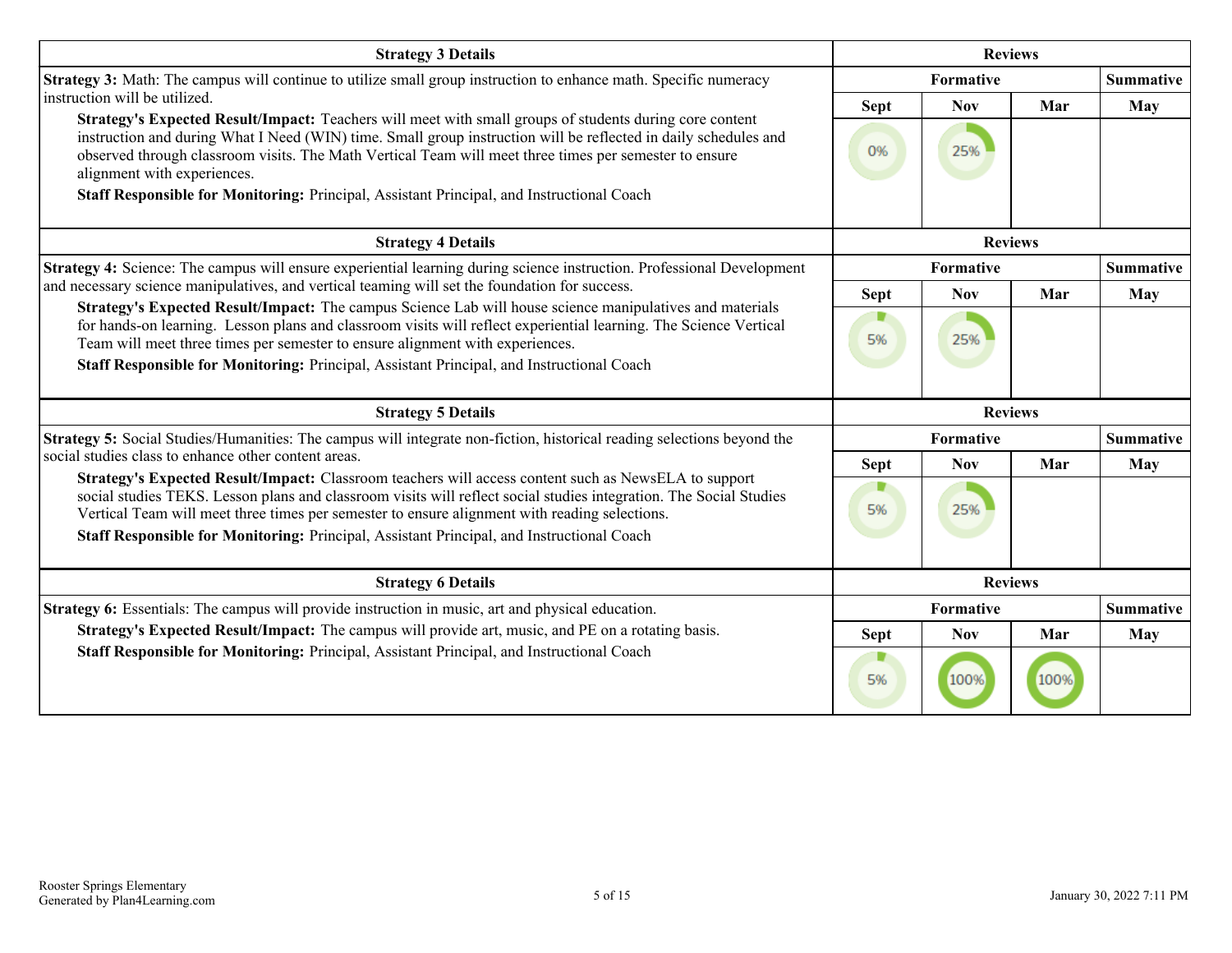| <b>Strategy 7 Details</b>                                                                                                                                                                                                                                                                                                                                                               | <b>Reviews</b> |                  |     |                  |
|-----------------------------------------------------------------------------------------------------------------------------------------------------------------------------------------------------------------------------------------------------------------------------------------------------------------------------------------------------------------------------------------|----------------|------------------|-----|------------------|
| Strategy 7: Progress Monitoring: Teachers will monitor student progress through regular universal screeners for reading                                                                                                                                                                                                                                                                 |                | Formative        |     |                  |
| and math and utilize Eduphoria and student data tracker for data analysis.                                                                                                                                                                                                                                                                                                              | <b>Sept</b>    | <b>Nov</b>       | Mar | May              |
| Strategy's Expected Result/Impact: The campus will utilize the universal screener three times per year: the<br>beginning of the year, middle of the year, and end of the year. The MTSS case manager will meet with the<br>teachers to create action plans based on student needs.<br>Staff Responsible for Monitoring: Principal, Assistant Principal, Instructional Coach, and Campus | 5%             | 50%              |     |                  |
| Interventionist                                                                                                                                                                                                                                                                                                                                                                         |                |                  |     |                  |
| <b>Strategy 8 Details</b>                                                                                                                                                                                                                                                                                                                                                               |                | <b>Reviews</b>   |     |                  |
| Strategy 8: Multi-Tiered System of Support (Response to Intervention): Teachers will identify struggling learners through                                                                                                                                                                                                                                                               |                | Formative        |     | <b>Summative</b> |
| the MTSS process and provide instructional methods such as intervention/tutorials for all students in math and ELAR.<br>Strategy's Expected Result/Impact: The MTSS team will meet on a regular basis to review student needs both                                                                                                                                                      | <b>Sept</b>    | <b>Nov</b>       | Mar | May              |
| academically and behaviorally.                                                                                                                                                                                                                                                                                                                                                          | D<br>5%        | 50%              |     |                  |
| Staff Responsible for Monitoring: Principal, Assistant Principal. Instructional Coach, Counselor, and the<br>Campus Interventionist                                                                                                                                                                                                                                                     |                |                  |     |                  |
| <b>Strategy 9 Details</b>                                                                                                                                                                                                                                                                                                                                                               |                | <b>Reviews</b>   |     |                  |
|                                                                                                                                                                                                                                                                                                                                                                                         |                |                  |     |                  |
| Strategy 9: Data and Assessment: The campus will utilize district assessment procedures to support teachers in the analysis                                                                                                                                                                                                                                                             |                | Formative        |     | <b>Summative</b> |
| of data and in making real-time adjustments to both classroom and student-specific instruction. At Rooster Springs                                                                                                                                                                                                                                                                      | <b>Sept</b>    | <b>Nov</b>       | Mar | May              |
| Elementary, the campus will meet weekly in grade level Professional Learning Communities (PLC) to analyze learner<br>evidence and plan for the next steps (enrichment/intervention).                                                                                                                                                                                                    |                |                  |     |                  |
| Strategy's Expected Result/Impact: Weekly PLC meetings; Agendas; Student data                                                                                                                                                                                                                                                                                                           | 5%             | 25%              |     |                  |
| Staff Responsible for Monitoring: Principal, Assistant Principal, and Instructional Coach                                                                                                                                                                                                                                                                                               |                |                  |     |                  |
| <b>Strategy 10 Details</b>                                                                                                                                                                                                                                                                                                                                                              |                | <b>Reviews</b>   |     |                  |
| Strategy 10: English Learners: The campus will focus on the development of academic language proficiency level                                                                                                                                                                                                                                                                          |                | <b>Formative</b> |     | <b>Summative</b> |
| descriptions for listening, speaking, reading and writing.                                                                                                                                                                                                                                                                                                                              | <b>Sept</b>    | <b>Nov</b>       | Mar | <b>May</b>       |
| Strategy's Expected Result/Impact: Teachers will utilize research-based practices to support ELPS. Provide<br>professional learning opportunities to meet the language needs of English Learners. Monitor language acquisition<br>through local assessments and TELPAS.<br><b>Staff Responsible for Monitoring: LPAC Chair</b>                                                          | 5%             | 25%              |     |                  |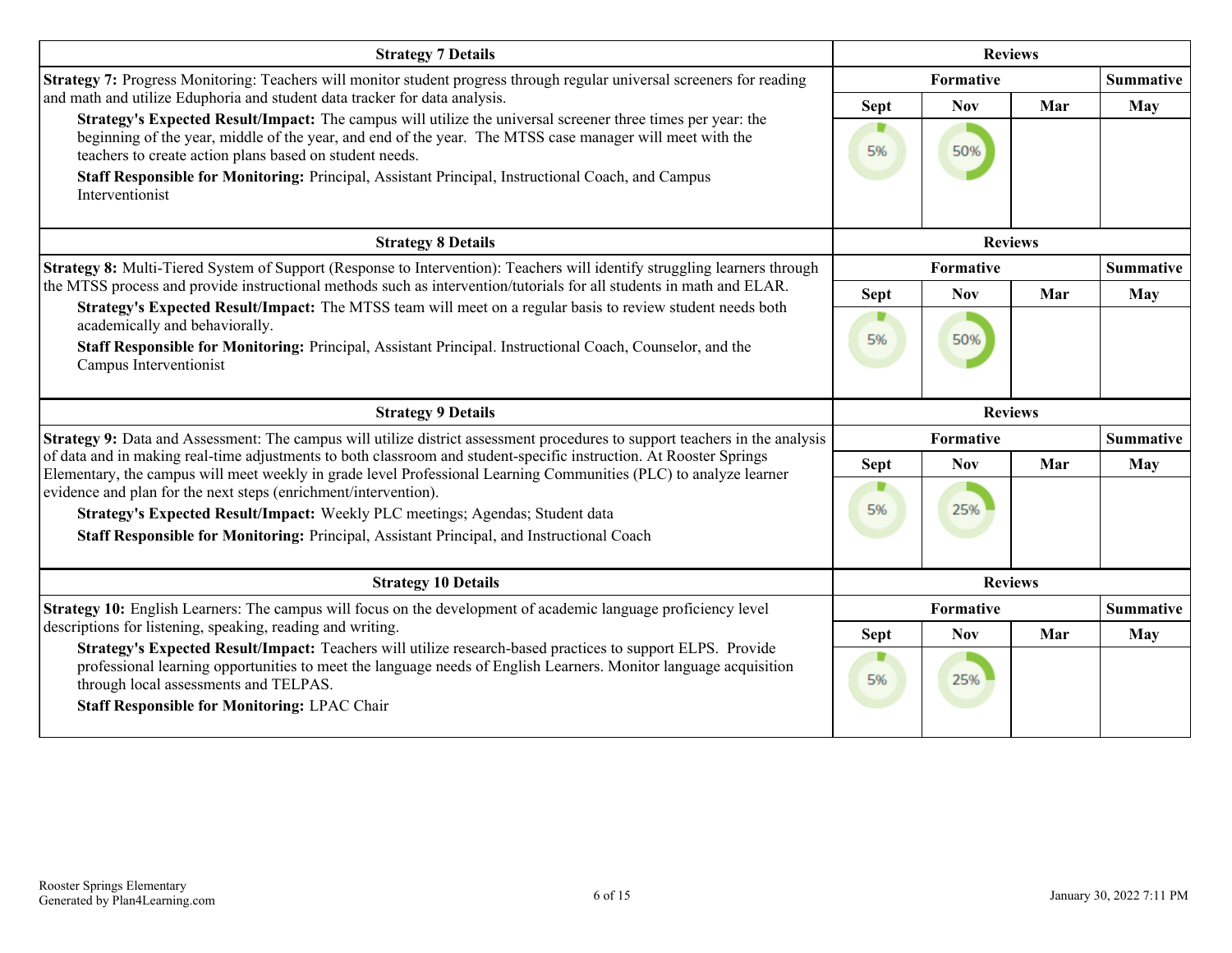| <b>Strategy 11 Details</b>                                                                                                                                                                                                                                                                                                                                                                                                                                                                                                                | <b>Reviews</b>    |                   |     |                  |
|-------------------------------------------------------------------------------------------------------------------------------------------------------------------------------------------------------------------------------------------------------------------------------------------------------------------------------------------------------------------------------------------------------------------------------------------------------------------------------------------------------------------------------------------|-------------------|-------------------|-----|------------------|
| Strategy 11: Special Education Services: The campus will focus on purposeful instructional planning to enhance content                                                                                                                                                                                                                                                                                                                                                                                                                    |                   | Formative         |     | <b>Summative</b> |
| knowledge of special education teachers for increased academic achievement of students receiving services as identified<br>through the ARD process and documented in their IEP. The campus will follow district established procedures for child<br>find, referrals and evaluations.<br>Strategy's Expected Result/Impact: Ensure compliance with Special Education programming. Provide<br>necessary training and support to meet the needs of various abilities.<br>Staff Responsible for Monitoring: Principal and Assistant Principal | <b>Sept</b><br>5% | <b>Nov</b><br>40% | Mar | May              |
| <b>Strategy 12 Details</b>                                                                                                                                                                                                                                                                                                                                                                                                                                                                                                                |                   | <b>Reviews</b>    |     |                  |
| Strategy 12: Dyslexia Services: Students with dyslexia will be identified and evaluated in a timely manner.                                                                                                                                                                                                                                                                                                                                                                                                                               |                   | Formative         |     | <b>Summative</b> |
| Accommodations and systematic instruction aligned to the requirements of the Texas Dyslexia Handbook will be provided.                                                                                                                                                                                                                                                                                                                                                                                                                    | <b>Sept</b>       | <b>Nov</b>        | Mar | <b>May</b>       |
| Strategy's Expected Result/Impact: Ensure program compliance. Provide support with scheduling, ongoing<br>professional training, and resources.<br>Staff Responsible for Monitoring: Principal and Assistant Principal                                                                                                                                                                                                                                                                                                                    | 5%                | 50%               |     |                  |
| <b>Strategy 13 Details</b>                                                                                                                                                                                                                                                                                                                                                                                                                                                                                                                | <b>Reviews</b>    |                   |     |                  |
| Strategy 13: 504 Services: Campus administrators will ensure documentation of student accommodations based on                                                                                                                                                                                                                                                                                                                                                                                                                             |                   | Formative         |     | <b>Summative</b> |
| evaluations/data and aligned directly to the student's disability. Teachers will access their student's 504 plans and<br>consistently provide the agreed upon accommodations to ensure ADA compliance for all students with disabilities. The<br>campus will adhere to established procedures for child find, referrals and evaluations.                                                                                                                                                                                                  | <b>Sept</b><br>▼  | <b>Nov</b>        | Mar | <b>May</b>       |
| Strategy's Expected Result/Impact: Ensure program compliance. Provide support with training, ongoing<br>professional development, and resources.<br>Staff Responsible for Monitoring: Principal and Assistant Principal                                                                                                                                                                                                                                                                                                                   | 5%                | 25%               |     |                  |
| <b>Strategy 14 Details</b>                                                                                                                                                                                                                                                                                                                                                                                                                                                                                                                |                   | <b>Reviews</b>    |     |                  |
| Strategy 14: Accelerated Instruction for At-Risk Students: Accelerated instruction will be provided for all students not                                                                                                                                                                                                                                                                                                                                                                                                                  |                   | Formative         |     | <b>Summative</b> |
| meeting the minimum standard on state assessments. These supplemental instructional opportunities can be provided by<br>enrichment classes and other methods during the school year and/or during summer school programs.                                                                                                                                                                                                                                                                                                                 | <b>Sept</b>       | <b>Nov</b>        | Mar | <b>May</b>       |
| Strategy's Expected Result/Impact: Teachers will meet with small groups of students during core content<br>instruction and during What I Need (WIN) time. Small group instruction will be reflected in daily schedules and<br>observed through classroom visits. Individualized intervention plans will be developed through MTSS and<br>progress monitored. WIN time will be master scheduled for K-5.                                                                                                                                   | D<br>5%           | 25%               |     |                  |
| Staff Responsible for Monitoring: Principal, Assistant Principal, and Campus Interventionist                                                                                                                                                                                                                                                                                                                                                                                                                                              |                   |                   |     |                  |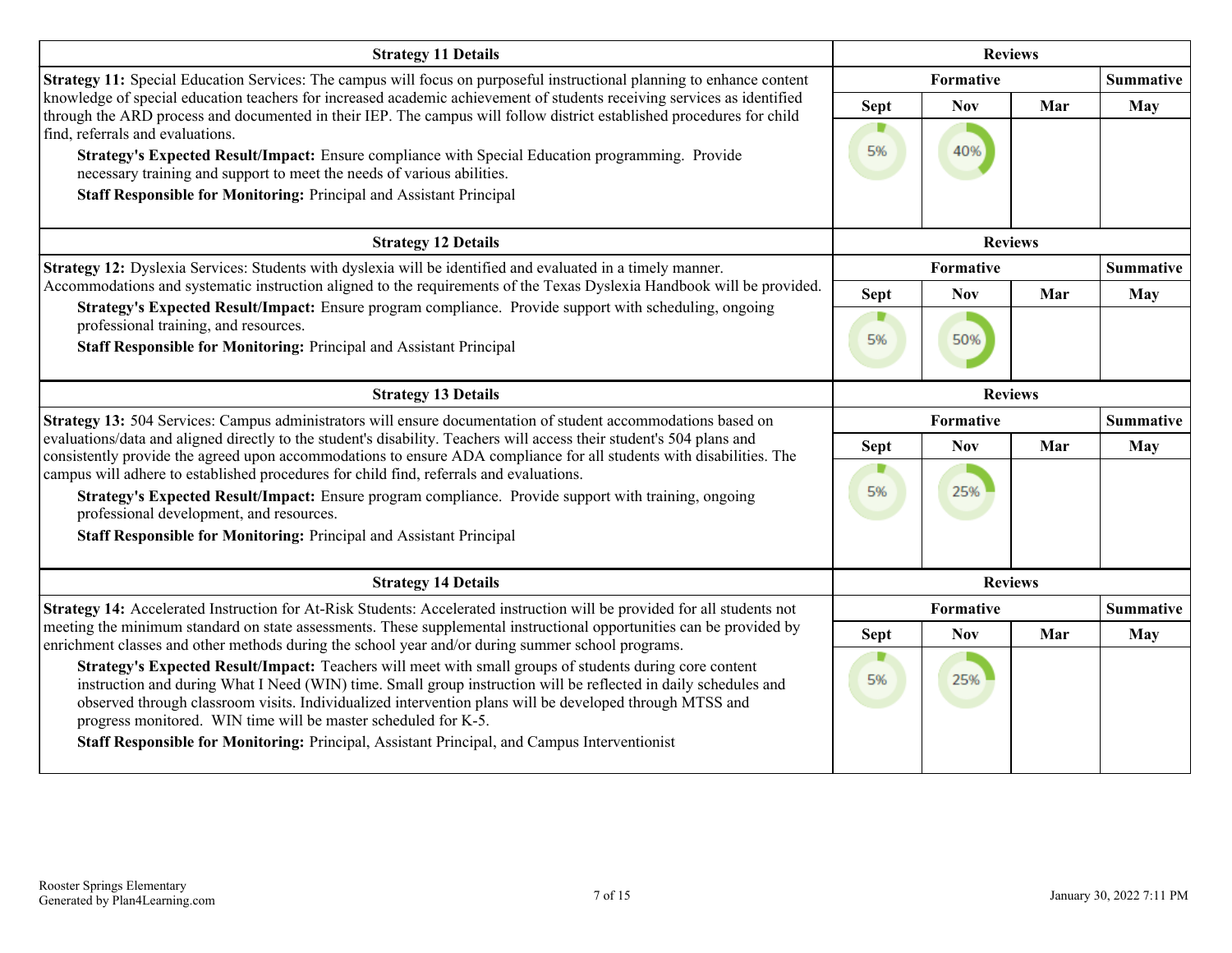| <b>Strategy 15 Details</b>                                                                                                                                                                                                                                                          | <b>Reviews</b> |                  |      |                  |
|-------------------------------------------------------------------------------------------------------------------------------------------------------------------------------------------------------------------------------------------------------------------------------------|----------------|------------------|------|------------------|
| Strategy 15: Gifted and Talented: Teachers of G/T students will receive the appropriate amount of professional                                                                                                                                                                      |                | <b>Formative</b> |      | <b>Summative</b> |
| development (30 hours initial training, 6-hour annual update). The campus will adhere to established guidelines for GT<br>nominations, screening, selection and placement.                                                                                                          | <b>Sept</b>    | <b>Nov</b>       | Mar  | <b>May</b>       |
| Strategy's Expected Result/Impact: Ensure program compliance. Provide support with scheduling,<br>professional development, and resources.<br>Staff Responsible for Monitoring: Principal, Assistant Principal, and Instructional Coach                                             | 5%             | 50%              |      |                  |
| <b>Strategy 16 Details</b>                                                                                                                                                                                                                                                          |                | <b>Reviews</b>   |      |                  |
| Strategy 16: Early Childhood: Pre-K curriculum will be based upon the Pre-K guidelines aligned to the Kindergarten                                                                                                                                                                  |                | <b>Formative</b> |      | <b>Summative</b> |
| curriculum and will focus on early childhood literacy and mathematics. At Rooster Springs, a comprehensive family<br>engagement plan is utilized and distributed to families on an annual basis.                                                                                    | <b>Sept</b>    | <b>Nov</b>       | Mar  | <b>May</b>       |
| Strategy's Expected Result/Impact: Provide support with scheduling, professional development, and resources.<br>Utilize ESGI to monitor skill acquisition in literacy and mathematics.<br>Staff Responsible for Monitoring: Principal, Assistant Principal, and Instructional Coach | D<br>5%        | 50%              |      |                  |
| <b>Strategy 17 Details</b>                                                                                                                                                                                                                                                          |                | <b>Reviews</b>   |      |                  |
| Strategy 17: Kindergarten: The campus will provide resources to parents to ensure a smooth transition from early                                                                                                                                                                    |                | Formative        |      | <b>Summative</b> |
| childhood programs such as PK, daycare, and home-based childcare. At RSE, the campus plans events to transition<br>kindergarten students such as kindergarten round-up, meet the teacher night, and curriculum night.                                                               | <b>Sept</b>    | <b>Nov</b>       | Mar  | <b>May</b>       |
| Strategy's Expected Result/Impact: Provide support with scheduling and resources.<br>Staff Responsible for Monitoring: Principal, Assistant Principal, and Instructional Coach                                                                                                      | 5%             | 100%             | 100% |                  |
| <b>Strategy 18 Details</b>                                                                                                                                                                                                                                                          |                | <b>Reviews</b>   |      |                  |
| <b>Strategy 18:</b> Technology: The campus will provide innovative practices such as blended learning, to enhance digital                                                                                                                                                           |                | Formative        |      | <b>Summative</b> |
| citizenship, implement technology and digital learning lessons while delivering instruction. The campus provides access to<br>technology (hardware and software) for the purposes of teaching and learning for students and staff.                                                  | <b>Sept</b>    | <b>Nov</b>       | Mar  | <b>May</b>       |
| Strategy's Expected Result/Impact: Provide support with scheduling, professional development, and resources.<br>Staff Responsible for Monitoring: Principal, Assistant Principal, Instructional Coach, and Facilitator of<br>Learning and Innovation                                | 5%             | 50%              |      |                  |
| <b>Strategy 19 Details</b>                                                                                                                                                                                                                                                          |                | <b>Reviews</b>   |      |                  |
| Strategy 19: Successful Transitions: The campus provides academic counseling support services to elementary students                                                                                                                                                                |                | Formative        |      | <b>Summative</b> |
| transitioning to the secondary campus. The campus will inform families of Tigers in Training and any other pertinent<br>middle school information.                                                                                                                                  | <b>Sept</b>    | <b>Nov</b>       | Mar  | <b>May</b>       |
| Strategy's Expected Result/Impact: Provide support with scheduling and communication of events.<br>Staff Responsible for Monitoring: Principal and Assistant Principal                                                                                                              | 5%             | 100%             | 100% |                  |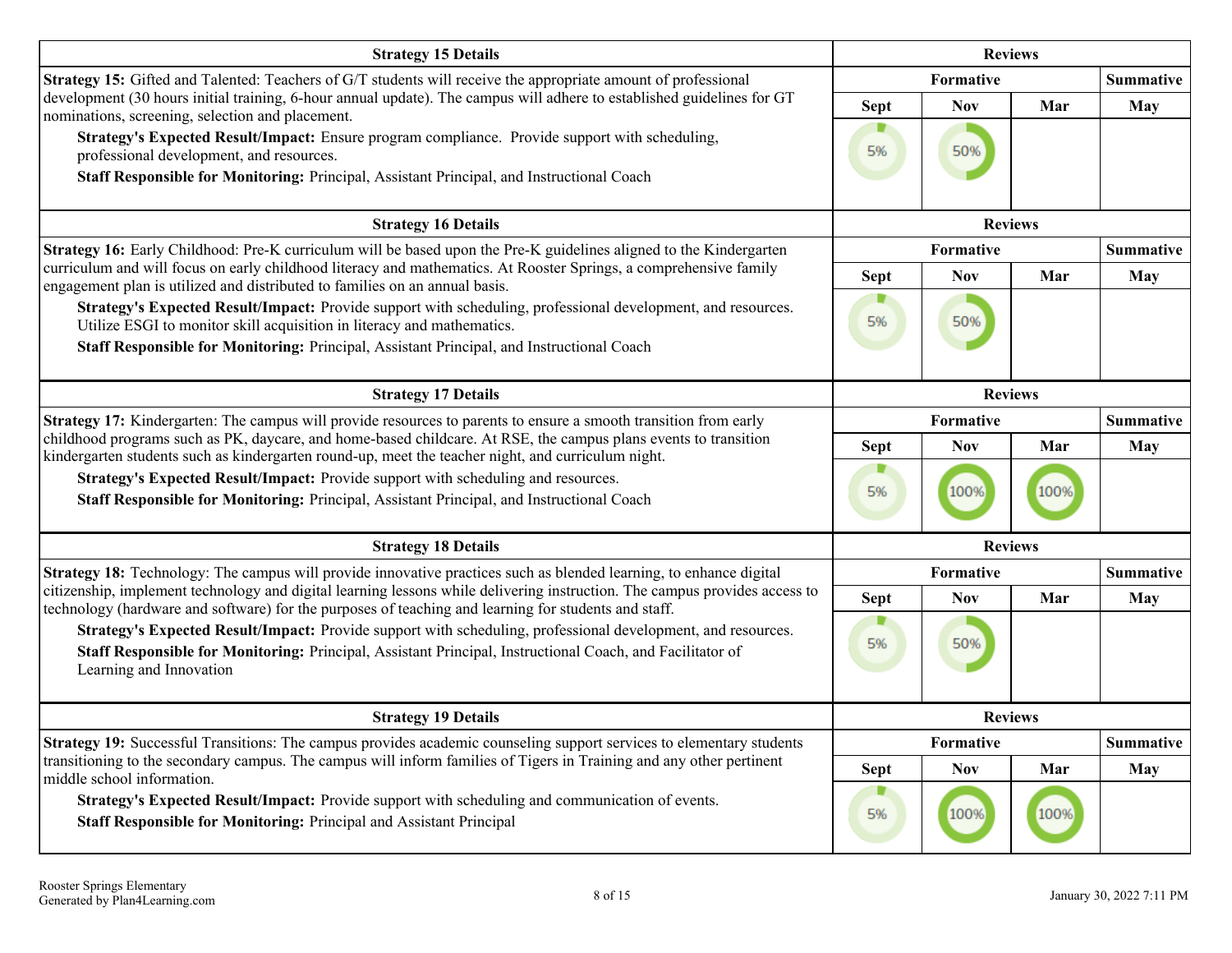<span id="page-8-0"></span>

| <b>Strategy 20 Details</b>                                                                                                                                                                                                                                                       | <b>Reviews</b>   |                  |     |                  |
|----------------------------------------------------------------------------------------------------------------------------------------------------------------------------------------------------------------------------------------------------------------------------------|------------------|------------------|-----|------------------|
| Strategy 20: Increasing Attendance, Drop-Out Prevention: The campus will monitor attendance to provide intervention,                                                                                                                                                             | <b>Formative</b> |                  |     | <b>Summative</b> |
| supports and a plan for the school year.                                                                                                                                                                                                                                         | <b>Sept</b>      | Nov.             | Mar | <b>May</b>       |
| Strategy's Expected Result/Impact: Weekly attendance reports and appropriate communication follow-up<br>(attendance letter, phone call, email, home visit). Learners experiencing attendance challenges will be reviewed<br>in MTSS for a plan of action to support the learner. | 5%               | 50%              |     |                  |
| Staff Responsible for Monitoring: Principal and Assistant Principal                                                                                                                                                                                                              |                  |                  |     |                  |
| <b>Strategy 21 Details</b>                                                                                                                                                                                                                                                       |                  | <b>Reviews</b>   |     |                  |
| Strategy 21: DAEP: The campus will monitor performance data of students served in the DAEP including student groups                                                                                                                                                              |                  | <b>Formative</b> |     | Summative        |
| served, attendance rates, pre- post- assessment results, dropout rates, graduation rates and recidivism rates.                                                                                                                                                                   | <b>Sept</b>      | <b>Nov</b>       | Mar | <b>May</b>       |
|                                                                                                                                                                                                                                                                                  | 5%               | 0%               |     |                  |
| Accomplished<br>Continue/Modify<br>No Progress<br>0%<br>100%                                                                                                                                                                                                                     | Discontinue      |                  |     |                  |

**Goal 2:** Staff Quality, Recruitment, and Retention:

Support the vision and mission of the district by placing a Life Changer in every position.

**Performance Objective 1:** The campus will hire high-quality staff, highly qualified paraprofessionals and develop, empower and sustain leaders who are committed to the vision and mission of the district.

**Evaluation Data Sources:** Paraprofessional Compliance Report, TEA Equity Plan, Retention Reports, ADDS data, Increased Student Achievement

| <b>Strategy 1 Details</b>                                                                                                                                                                                                                                                                                                                                                                                                                                                                     | <b>Reviews</b> |                  |     |                  |
|-----------------------------------------------------------------------------------------------------------------------------------------------------------------------------------------------------------------------------------------------------------------------------------------------------------------------------------------------------------------------------------------------------------------------------------------------------------------------------------------------|----------------|------------------|-----|------------------|
| <b>Strategy 1:</b> Attract/Retain Staff: The campus will attract and retain highly qualified teachers for instruction and                                                                                                                                                                                                                                                                                                                                                                     |                | <b>Formative</b> |     | <b>Summative</b> |
| intervention/tutorials. The teacher mentoring system will be used to support and retain teachers.                                                                                                                                                                                                                                                                                                                                                                                             | <b>Sept</b>    | <b>Nov</b>       | Mar | <b>May</b>       |
| Strategy's Expected Result/Impact: The campus will utilize a rigorous hiring practice to attract staff that has an<br>aligned vision and core beliefs for student learning. New staff will partner with a mentor for ongoing support<br>throughout the year. The campus leadership team will meet quarterly with new staff to identify areas of support<br>and celebrate accomplishments.<br><b>Staff Responsible for Monitoring:</b> Principal, Assistant Principal, and Instructional Coach | 5%             | 50%              |     |                  |
|                                                                                                                                                                                                                                                                                                                                                                                                                                                                                               |                |                  |     |                  |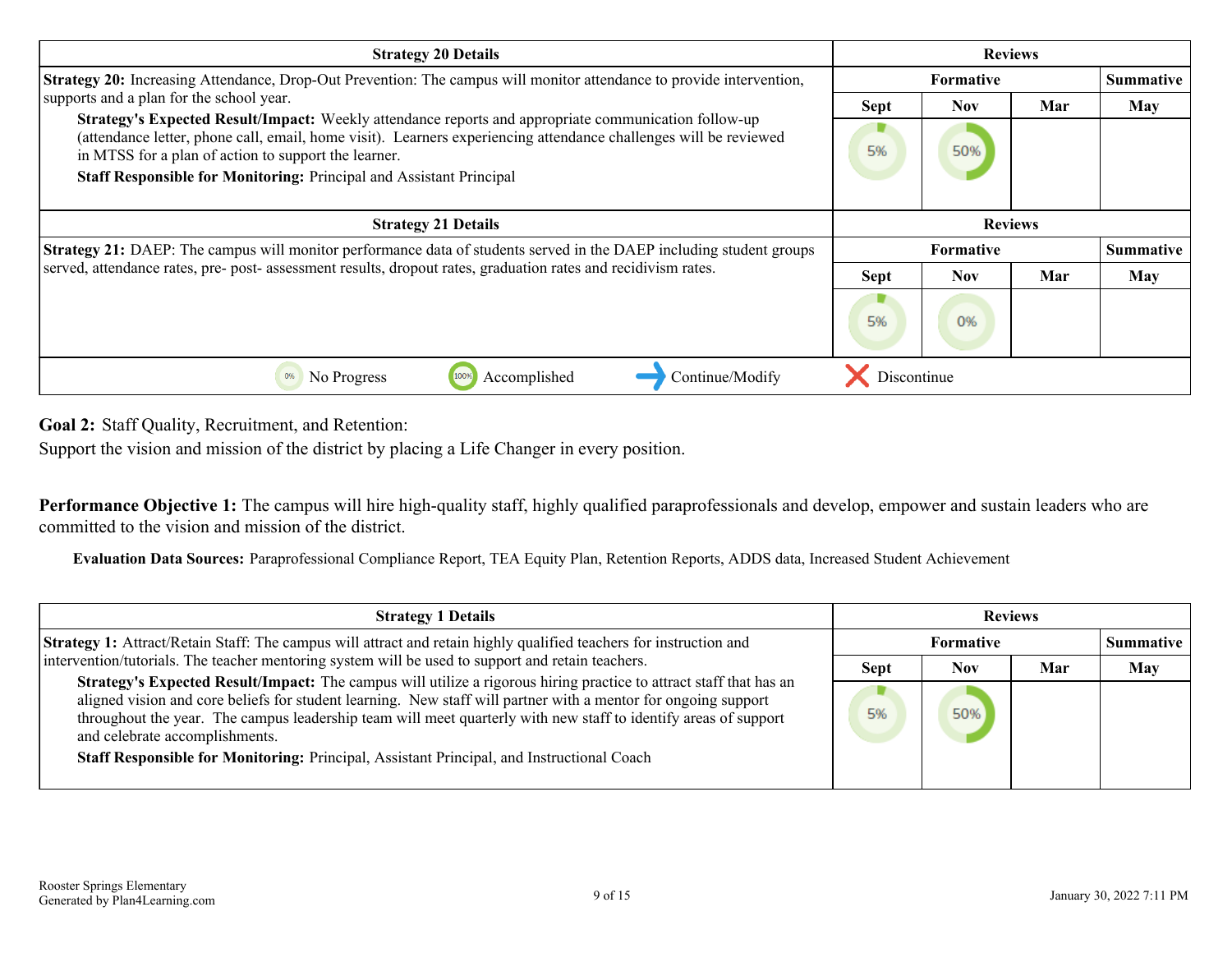<span id="page-9-0"></span>

| <b>Strategy 2 Details</b>                                                                                                                                                                                                                           | <b>Reviews</b> |                  |                |                  |
|-----------------------------------------------------------------------------------------------------------------------------------------------------------------------------------------------------------------------------------------------------|----------------|------------------|----------------|------------------|
| Strategy 2: Professional Development: The campus will provide information and access to professional development for                                                                                                                                |                | Formative        |                |                  |
| teachers, administrators, paraprofessionals, and other staff as needed. New teachers will attend New Teacher Orientation.<br>Teachers will attend training through the Reading Academies and there are calendared Professional Learning days in the | <b>Sept</b>    | <b>Nov</b>       | Mar            | May              |
| <b>DSISD School Calendar.</b>                                                                                                                                                                                                                       |                |                  |                |                  |
| Strategy's Expected Result/Impact: The professional development received by teachers will positively impact<br>student learning and strengthen professional practices in the classroom.                                                             | 5%             | 25%              |                |                  |
| Staff Responsible for Monitoring: Principal, Assistant Principal, and Instructional Coach                                                                                                                                                           |                |                  |                |                  |
| <b>Strategy 3 Details</b>                                                                                                                                                                                                                           |                |                  | <b>Reviews</b> |                  |
| Strategy 3: Professional Learning: Implement high-quality professional learning focused on the science of reading                                                                                                                                   |                | Formative        |                | <b>Summative</b> |
| (Reading Academies) for all PreK-3rd grade teachers, leaders, and staff to build capacity in strengthening literacy skills for<br>elementary educators and align instructional practices.                                                           | <b>Sept</b>    | <b>Nov</b>       | Mar            | May              |
| Strategy's Expected Result/Impact: Learner growth and development in literacy with targeted growth tracked<br>through diagnostic, state, and district assessments. Meeting HB 3 Early Childhood Literacy Goals.                                     | D<br>5%        | 25%              |                |                  |
| Staff Responsible for Monitoring: Reading cohort leader, Director of Elementary Education, Principals                                                                                                                                               |                |                  |                |                  |
| <b>Strategy 4 Details</b>                                                                                                                                                                                                                           |                |                  | <b>Reviews</b> |                  |
| Strategy 4: Professional Learning: Provide professional learning that emphasizes best practices in developing mathematical                                                                                                                          |                | <b>Formative</b> |                | <b>Summative</b> |
| reasoning and numeracy and align practices within math across the district.                                                                                                                                                                         | <b>Sept</b>    | <b>Nov</b>       | Mar            | May              |
| Strategy's Expected Result/Impact: Learner growth in math development and targeted growth tracked through<br>diagnostic, state, and district assessments. Meeting HB 3 Early Childhood Math Goals.                                                  | 5%             | 25%              |                |                  |
| Staff Responsible for Monitoring: Director of Elementary Education, Director of Secondary Education,<br>Principals, Curriculum Coordinators, Instructional Coaches, Teachers.                                                                       |                |                  |                |                  |
| No Progress<br>100%<br>Accomplished<br>Continue/Modify                                                                                                                                                                                              | Discontinue    |                  |                |                  |

**Goal 3:** School Culture, Communication, and Compliance:

All students will be educated in a safe environment that promotes collaborative and positive communication within the organization that effectively and efficiently manages operational, programmatic, and fiscal compliance.

**Performance Objective 1:** The campus will ensure campus/district safety, engage parents and families in frequent and ongoing communications, and utilize fiscal transparency.

**Evaluation Data Sources:** Incident Reports, Budgets, Communications, Surveys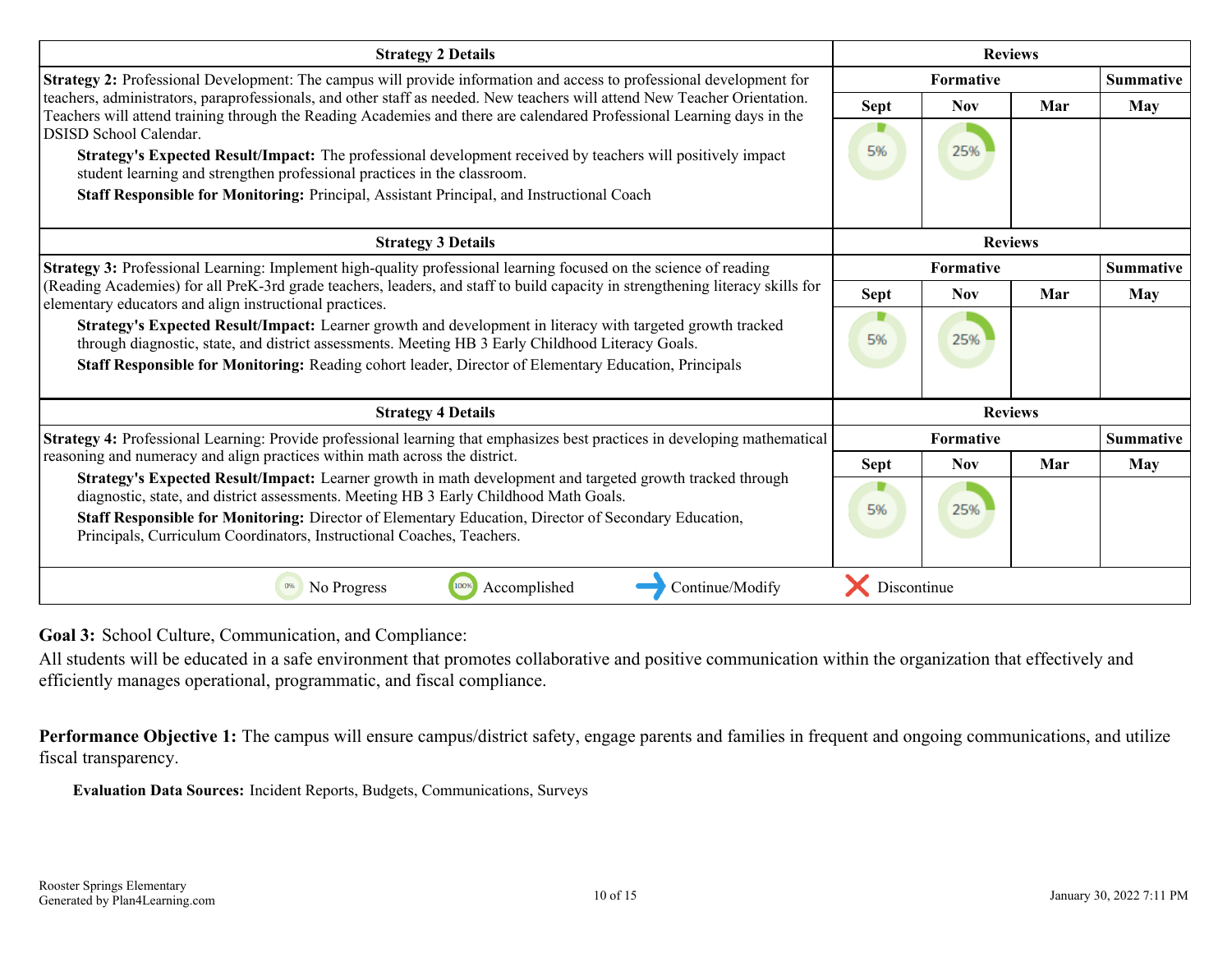<span id="page-10-0"></span>

| <b>Strategy 1 Details</b>                                                                                                                                                                                                                                                                                                                                                                                                                                                                                                                                                                                      | <b>Reviews</b>    |                   |                |                  |
|----------------------------------------------------------------------------------------------------------------------------------------------------------------------------------------------------------------------------------------------------------------------------------------------------------------------------------------------------------------------------------------------------------------------------------------------------------------------------------------------------------------------------------------------------------------------------------------------------------------|-------------------|-------------------|----------------|------------------|
| Strategy 1: Goal Setting (CNA/CIP): The campus has an established site-based decision making committee that focuses on                                                                                                                                                                                                                                                                                                                                                                                                                                                                                         |                   | Formative         |                |                  |
| the campus improvement planning process, and carries out responsibilities such as, but not limited to, the campus calendar,<br>professional development plans, budgets, accountability requirements, drop-out and attendance rates, Federal/state<br>requirements, etc.<br>Strategy's Expected Result/Impact: At Rooster Springs Elementary, we will meet six times during the year to<br>promote excellence in education for all students through broad-based representation. The RSES CAC provides<br>valuable input to campus teams.<br>Staff Responsible for Monitoring: Principal and Assistant Principal | <b>Sept</b><br>5% | <b>Nov</b><br>25% | Mar            | <b>May</b>       |
| <b>Strategy 2 Details</b>                                                                                                                                                                                                                                                                                                                                                                                                                                                                                                                                                                                      |                   |                   | <b>Reviews</b> |                  |
| Strategy 2: Fiscal Compliance: To increase program effectiveness, eliminate duplication, and reduce fragmentation of                                                                                                                                                                                                                                                                                                                                                                                                                                                                                           |                   | <b>Formative</b>  |                | <b>Summative</b> |
| instructional programs, the campus will coordinate with the district in regards to budgets and federal (TI, TII, TIII, TIV),<br>state (SCE, SAMP), and local funds to provide appropriate programs, instruction, and services to all students while                                                                                                                                                                                                                                                                                                                                                            | <b>Sept</b>       | <b>Nov</b>        | Mar            | May              |
| maximizing the impact of available resources.                                                                                                                                                                                                                                                                                                                                                                                                                                                                                                                                                                  | 5%                | 100%              | 100%           |                  |
| <b>Strategy 3 Details</b>                                                                                                                                                                                                                                                                                                                                                                                                                                                                                                                                                                                      |                   |                   | <b>Reviews</b> |                  |
| Strategy 3: Public Meeting: The campus holds an annual public meeting upon receipt of campus ratings from the Texas                                                                                                                                                                                                                                                                                                                                                                                                                                                                                            |                   | Formative         |                | <b>Summative</b> |
| Education Agency regarding performance and the campus improvement plan. Campus data is shared at the district annual<br>public meeting.                                                                                                                                                                                                                                                                                                                                                                                                                                                                        | <b>Sept</b>       | <b>Nov</b>        | Mar            | <b>May</b>       |
| Strategy's Expected Result/Impact: Ensure a public meeting is scheduled and held at the campus.<br>Staff Responsible for Monitoring: Principal and Assistant Principal                                                                                                                                                                                                                                                                                                                                                                                                                                         | 5%                | 50%               |                |                  |
| <b>Strategy 4 Details</b>                                                                                                                                                                                                                                                                                                                                                                                                                                                                                                                                                                                      |                   |                   | <b>Reviews</b> |                  |
| Strategy 4: Student Safety: The campus will utilize district aligned communication channels with area emergency                                                                                                                                                                                                                                                                                                                                                                                                                                                                                                |                   | Formative         |                | <b>Summative</b> |
| operations departments, provide training, manage security coverage, update the Emergency Operations Procedures, and<br>conduct safety/security audits. Equipment, hardware and software updates will be acquired as needed to enhance campus                                                                                                                                                                                                                                                                                                                                                                   | <b>Sept</b>       | <b>Nov</b>        | Mar            | May              |
| security measures. The campus will conduct safety drills, require visitor sign in and badges, ensure perimeter doors are<br>locked and other precautions, as necessary.<br>Strategy's Expected Result/Impact: Ensure safety procedures are implemented and followed. The campus will<br>train staff in the Standard Response Protocol and additionally train the front office staff with volunteer check-in<br>systems, visitor check-in systems, and timely follow-up with safety concerns (door not latching, etc).<br>Staff Responsible for Monitoring: Principal and Assistant Principal                   | 5%                | 50%               |                |                  |
| 100%<br>Accomplished<br>Continue/Modify<br>No Progress<br>0%                                                                                                                                                                                                                                                                                                                                                                                                                                                                                                                                                   | Discontinue       |                   |                |                  |

**Goal 4:** Social-Emotional, Mental, and Health Wellness:

DSISD will support and enhance students' social and emotional skills, attitudes, relationships, academic performance, and perceptions of classroom and school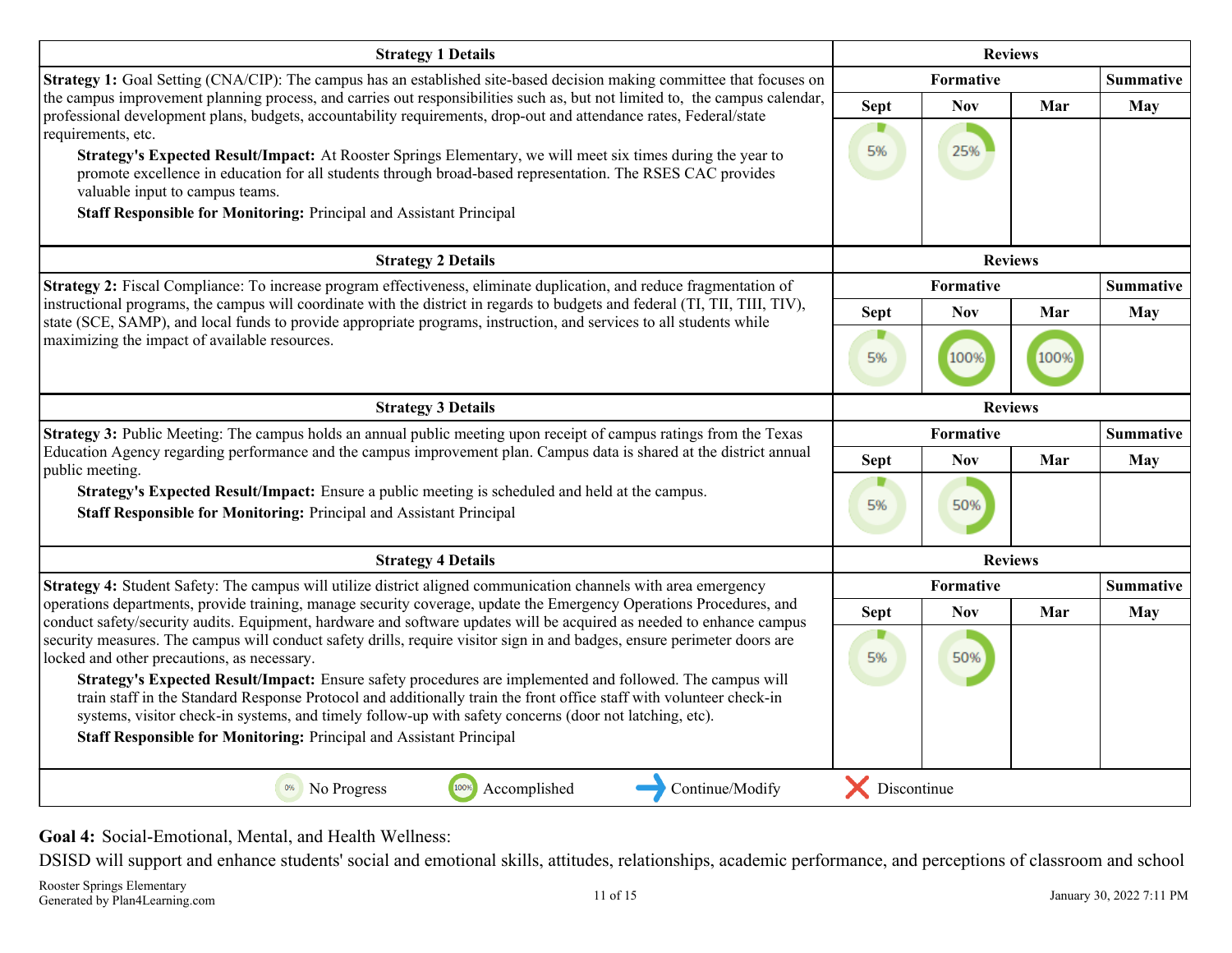**Performance Objective 1:** Promote social-emotional, mental, and health wellness for all students by increasing access to developed responsive support services as measured by surveys and feedback from students, parents, and staff.

**Evaluation Data Sources:** Survey data, response plans, counselor/MHP support data/MTSS operational reports,

| <b>Strategy 1 Details</b>                                                                                                                                                                                                                                                                                                                                                             | <b>Reviews</b> |                  |     |                  |
|---------------------------------------------------------------------------------------------------------------------------------------------------------------------------------------------------------------------------------------------------------------------------------------------------------------------------------------------------------------------------------------|----------------|------------------|-----|------------------|
| <b>Strategy 1:</b> Early Intervention: The campus will follow the district's comprehensive school counseling program and                                                                                                                                                                                                                                                              | Formative      |                  |     | <b>Summative</b> |
| guidance services to support identified student needs regarding early mental health intervention, suicide prevention, dating<br>violence, conflict resolution, use of tobacco, and drug/violence prevention/intervention. The district will integrate best                                                                                                                            | Sept           | <b>Nov</b>       | Mar | May              |
| practices on positive behavior interventions and support, grief-informed and trauma-informed care.<br>Strategy's Expected Result/Impact: Students will receive services and interventions related to their presented<br>needs. Social, emotional, and academic growth will result in this responsive approach.<br>Staff Responsible for Monitoring: Principal and Assistant Principal | 5%             | 80%              |     |                  |
| <b>Strategy 2 Details</b>                                                                                                                                                                                                                                                                                                                                                             | <b>Reviews</b> |                  |     |                  |
| <b>Strategy 2:</b> Addressing Abuse: The campus will adhere to the district policy addressing sexual abuse, sex trafficking, and                                                                                                                                                                                                                                                      |                | Formative        |     | <b>Summative</b> |
| other maltreatment of children which includes methods for staff, student and parent awareness including prevention<br>techniques and warning signs of victims, actions for the safety and counseling of the victims and CPS reporting by staff and                                                                                                                                    | <b>Sept</b>    | <b>Nov</b>       | Mar | May              |
| administrators.<br>Strategy's Expected Result/Impact: Equipping staff and all stakeholders with professional development will<br>assist with understanding, identifying, and responding to child maltreatment.<br>Staff Responsible for Monitoring: Principal and Assistant Principal                                                                                                 | 5%             | 1009             |     |                  |
| <b>Strategy 3 Details</b>                                                                                                                                                                                                                                                                                                                                                             | <b>Reviews</b> |                  |     |                  |
| <b>Strategy 3:</b> Anti-Bullying: The campus will ensure that the discipline management program provides for prevention,                                                                                                                                                                                                                                                              |                | <b>Formative</b> |     | <b>Summative</b> |
| intervention, and education concerning unwanted physical and/or verbal aggression, sexual harassment, cyber-bullying,<br>bullying harassment on campus, school grounds, and in school vehicles. The district maintains an anti-bullying policy and                                                                                                                                    | <b>Sept</b>    | <b>Nov</b>       | Mar | May              |
| will increase student awareness of the tip line.<br>Strategy's Expected Result/Impact: Bullying referrals will decrease as a result of the bullying protocols and<br>policy adherence by students and staff.<br><b>Staff Responsible for Monitoring: Principal and Assistant Principal</b>                                                                                            | 5%             | 80%              |     |                  |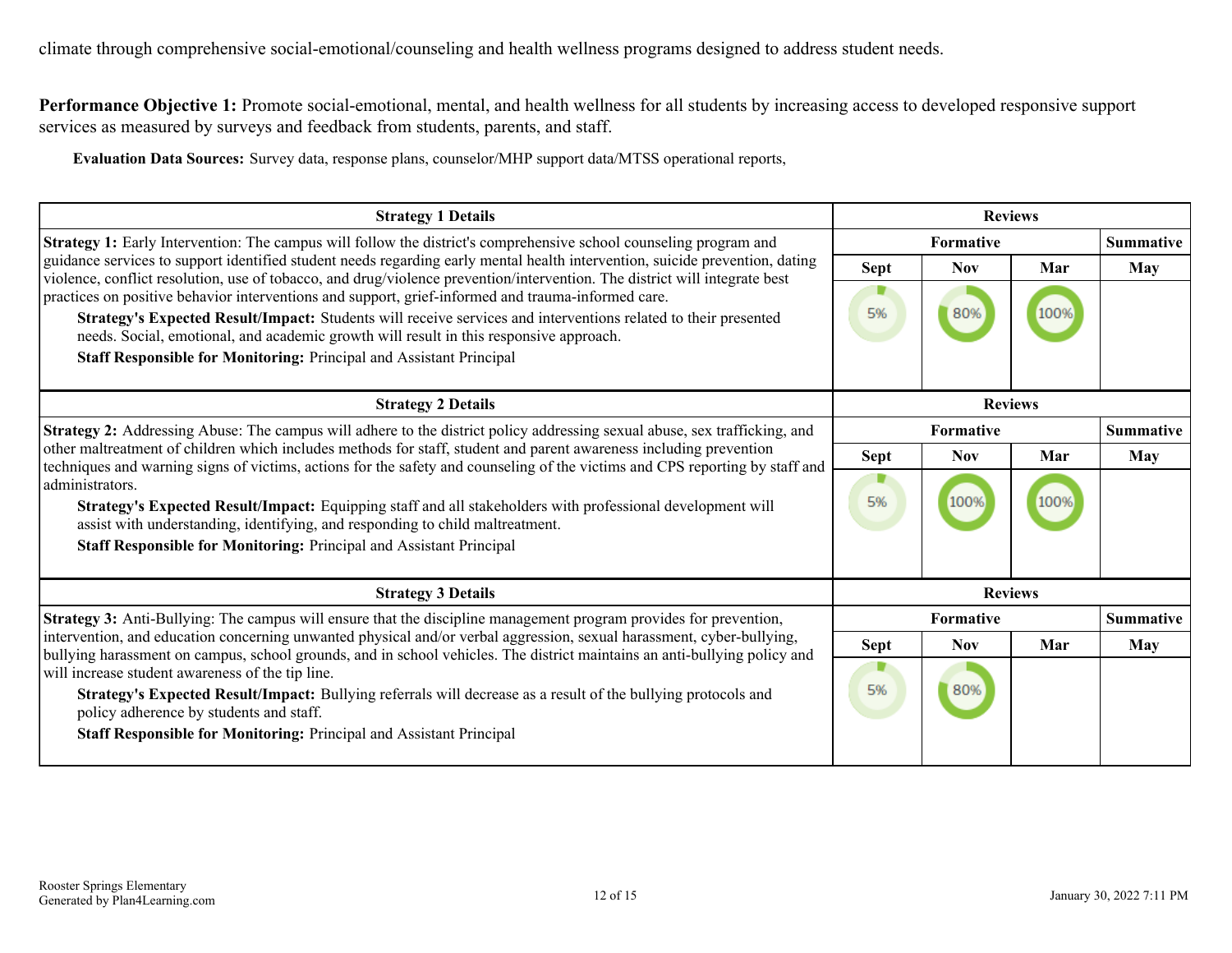<span id="page-12-0"></span>

| <b>Strategy 4 Details</b>                                                                                                                                                                         | <b>Reviews</b>   |                  |     |                  |
|---------------------------------------------------------------------------------------------------------------------------------------------------------------------------------------------------|------------------|------------------|-----|------------------|
| <b>Strategy 4:</b> SEL: Build capacity with teacher professional development of SEL and additional professional counseling                                                                        |                  | <b>Formative</b> |     |                  |
| support within the district to address instructional loss, isolation, and anticipated increase in emotional distress as a result of<br>the pandemic.<br><b>Strategy's Expected Result/Impact:</b> | <b>Sept</b>      | <b>Nov</b>       | Mar | May              |
| Data showing increases in student sense of belonging, resilience, and self-awareness skills. Academic<br>achievement will increase.                                                               | 5%               | 80%              |     |                  |
| Staff Responsible for Monitoring: Principal and Assistant Principal                                                                                                                               |                  |                  |     |                  |
|                                                                                                                                                                                                   |                  |                  |     |                  |
| <b>Strategy 5 Details</b>                                                                                                                                                                         | <b>Reviews</b>   |                  |     |                  |
| <b>Strategy 5:</b> SEL: The campus will follow the district created TEKS-aligned comprehensive counseling curriculum that                                                                         | <b>Formative</b> |                  |     | <b>Summative</b> |
| includes supports for elementary and secondary campuses.                                                                                                                                          | <b>Sept</b>      | <b>Nov</b>       | Mar | May              |
| Strategy's Expected Result/Impact: Utilization of social-emotional curriculum supports within lesson design.<br>Learner growth as indicated through surveys.                                      |                  | 50%              |     |                  |
| <b>Staff Responsible for Monitoring: Principal and Assistant Principal</b>                                                                                                                        | 5%               |                  |     |                  |

**Goal 5:** Parent Engagement:

DSISD will increase parent engagement and stakeholder involvement at both the campus and district level by making families feel welcomed through building meaningful connections and increased communication throughout the district and on all campuses.

**Performance Objective 1:** An increase in parental engagement through participation in campus/district events, positive connections to campus/district with an increase in overall communication throughout the district.

**Evaluation Data Sources:** Culture/Climate Survey results, sign-in sheets for district/campus events.

| <b>Strategy 1 Details</b>                                                                                                                                                                                                                     | <b>Reviews</b> |                  |     |            |
|-----------------------------------------------------------------------------------------------------------------------------------------------------------------------------------------------------------------------------------------------|----------------|------------------|-----|------------|
| Strategy 1: Parent and Family Engagement: The campus will educate and inform families about campus/district programs                                                                                                                          |                | <b>Summative</b> |     |            |
| and services prior to the event to build capacity, understanding, and importance of parent and family engagement. A variety<br>of communication methods will be used, in a language that parent can understand, including, but not limited to | <b>Sept</b>    | Nov              | Mar | <b>May</b> |
| websites/social media, emails, school marquee, local newspaper communications, meet the teacher night, open house, report<br>card pickup, parent/guardian meetings, etc.                                                                      | 5%             | 60%              |     |            |
| Strategy's Expected Result/Impact: Increased participation in events and programs noted in sign-in sheets.<br>Use of climate/culture survey data along with website analytics will support feedback on implementation.                        |                |                  |     |            |
| <b>Staff Responsible for Monitoring: Principal</b>                                                                                                                                                                                            |                |                  |     |            |
|                                                                                                                                                                                                                                               |                |                  |     |            |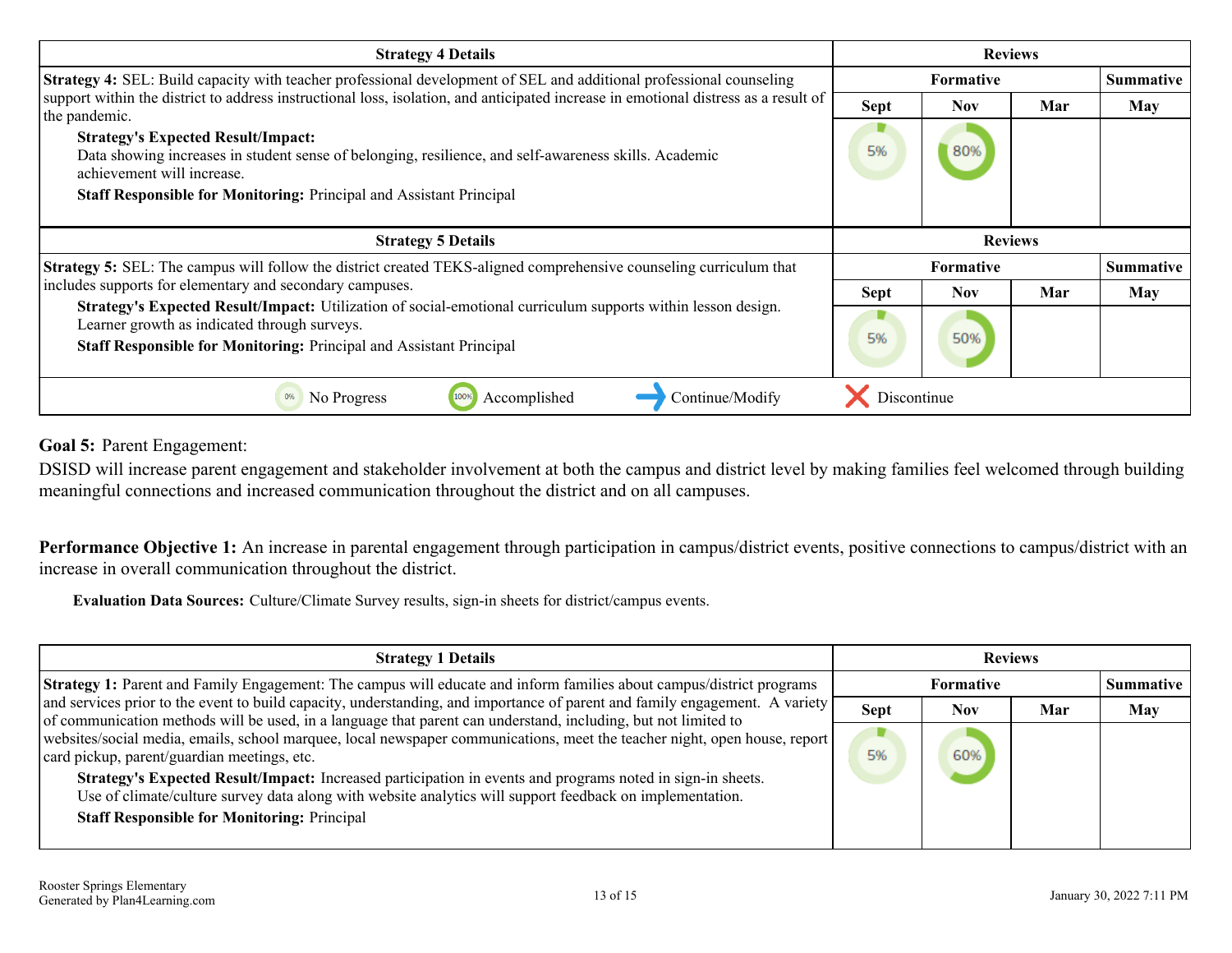| <b>Strategy 2 Details</b>                                                                                                                                                                                                              | <b>Reviews</b> |                  |     |            |
|----------------------------------------------------------------------------------------------------------------------------------------------------------------------------------------------------------------------------------------|----------------|------------------|-----|------------|
| <b>Strategy 2:</b> Communicating Student Achievement to Parents: The campus will provide consistent, timely, and accurate                                                                                                              |                | <b>Summative</b> |     |            |
| communication to parents on individual student achievement data through a variety of methods such as, but not limited to<br>student work samples, progress report updates, report cards, parent-teacher conferences, phone calls, etc. | <b>Sept</b>    | <b>Nov</b>       | Mar | <b>May</b> |
| Strategy's Expected Result/Impact: Increased partnerships with parents and families and an increase in student<br>achievement and supporting the whole child.<br>Staff Responsible for Monitoring: Principal and Assistant Principal   | 5%             | 50%              |     |            |
| Continue/Modify<br>Accomplished<br>No Progress                                                                                                                                                                                         | Discontinue    |                  |     |            |

**Goal 5:** Parent Engagement:

DSISD will increase parent engagement and stakeholder involvement at both the campus and district level by making families feel welcomed through building meaningful connections and increased communication throughout the district and on all campuses.

**Performance Objective 2:** Increase communication initiatives to strengthen open and transparent two-way communication with all stakeholders.

**Evaluation Data Sources:** Utilize data from relevant surveys and feedback, sign-in sheets, community feedback.

| <b>Strategy 1 Details</b>                                                                                                                                                                                   | <b>Reviews</b> |                  |     |            |
|-------------------------------------------------------------------------------------------------------------------------------------------------------------------------------------------------------------|----------------|------------------|-----|------------|
| Strategy 1: Increase opportunities for authentic engagement of parents, residents, community members, and business                                                                                          | Formative      |                  |     | Summative  |
| partners.                                                                                                                                                                                                   | <b>Sept</b>    | <b>Nov</b>       | Mar | May        |
| Strategy's Expected Result/Impact: Review of increased partnerships and engagement through events,<br>promotions, social media, etc.<br>Staff Responsible for Monitoring: Principal and Assistant Principal | 5%             | 50%              |     |            |
|                                                                                                                                                                                                             |                |                  |     |            |
| <b>Strategy 2 Details</b>                                                                                                                                                                                   |                | <b>Reviews</b>   |     |            |
| Strategy 2: Ensure transparency, clarity, frequency, and timeliness of internal and external communications.                                                                                                |                | <b>Formative</b> |     | Summative  |
| Strategy's Expected Result/Impact: Increased clarity and consistency with district and school communication<br>as evidenced through community and climate surveys and feedback.                             | <b>Sept</b>    | <b>Nov</b>       | Mar | <b>May</b> |